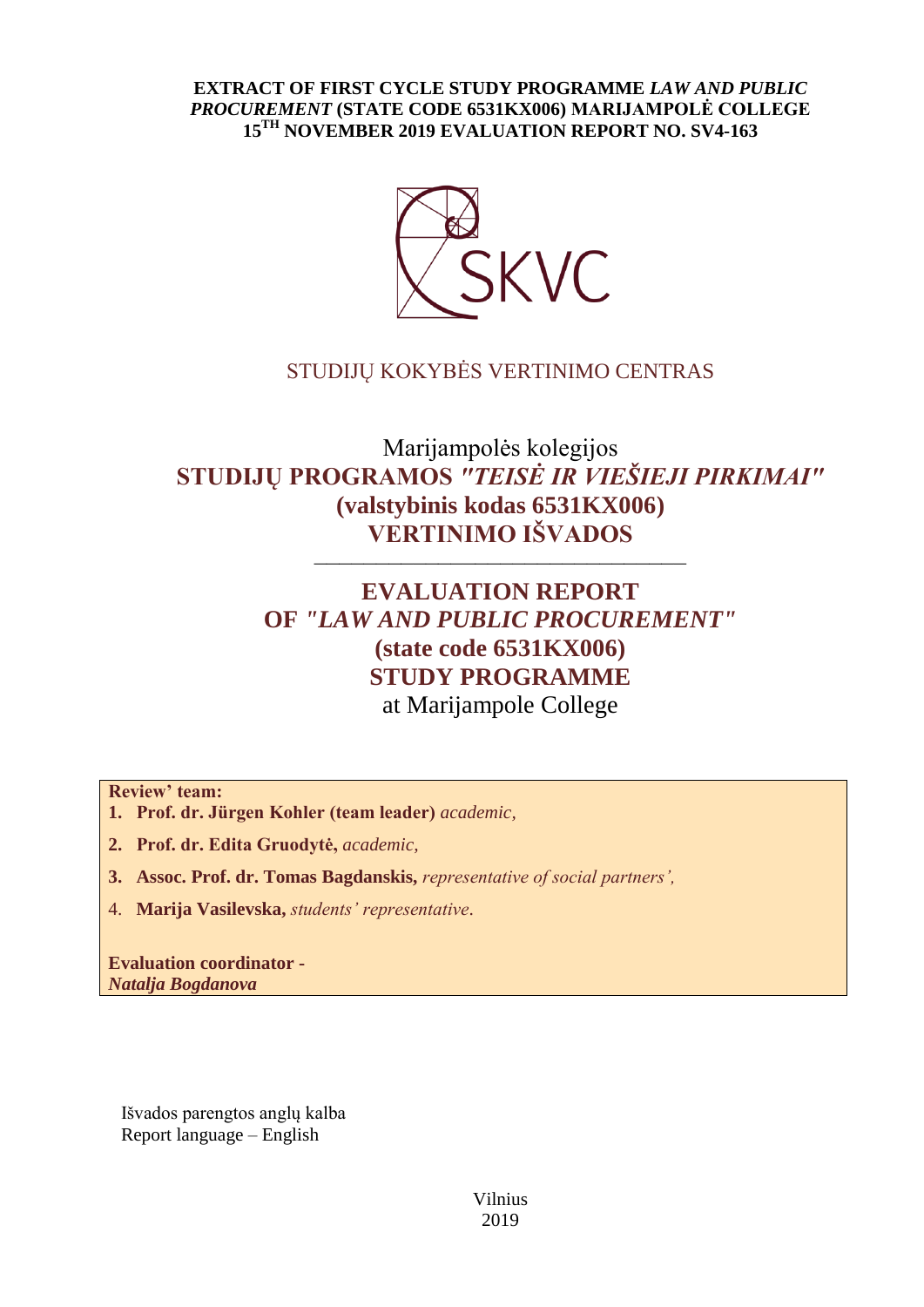## **DUOMENYS APIE ĮVERTINTĄ PROGRAMĄ**

| Studijų programos pavadinimas                           | Teisė ir viešieji pirkimai               |  |
|---------------------------------------------------------|------------------------------------------|--|
| Valstybinis kodas                                       | 6531KX006                                |  |
| Studijų krypčių grupė                                   | Teisė                                    |  |
| Studijų kryptis                                         | Teisė                                    |  |
| Studijų programos rūšis                                 | Koleginės                                |  |
| Studijų pakopa                                          | pirmoji                                  |  |
| Studijų forma (trukmė metais)                           | Nuolatinė – 3 metai, ištęstinė – 4 metai |  |
| Studijų programos apimtis kreditais                     | 180                                      |  |
| Suteikiamas laipsnis ir (ar) profesinė<br>kvalifikacija | Teisės profesinis bakalauras             |  |
| Studijų programos įregistravimo data                    | 2011-06-17                               |  |

## **INFORMATION ON EVALUATED STUDY PROGRAMME**

–––––––––––––––––––––––––––––––

| Title of the study programme.                          | Law and public procurement                 |  |
|--------------------------------------------------------|--------------------------------------------|--|
| State code                                             | 6531KX006                                  |  |
| Group of study field                                   | Law                                        |  |
| Study field                                            | Law                                        |  |
| Type of the study programme.                           | College studies                            |  |
| Study cycle                                            | First                                      |  |
| Study mode (length in years)                           | Full-time $-3$ years, Part-time $-4$ years |  |
| Volume of the study programme in credits               | 180                                        |  |
| Degree and (or) professional qualifications<br>awarded | Professional Bachelor in Law               |  |
| Date of registration of the study programme            | 17-06-2011                                 |  |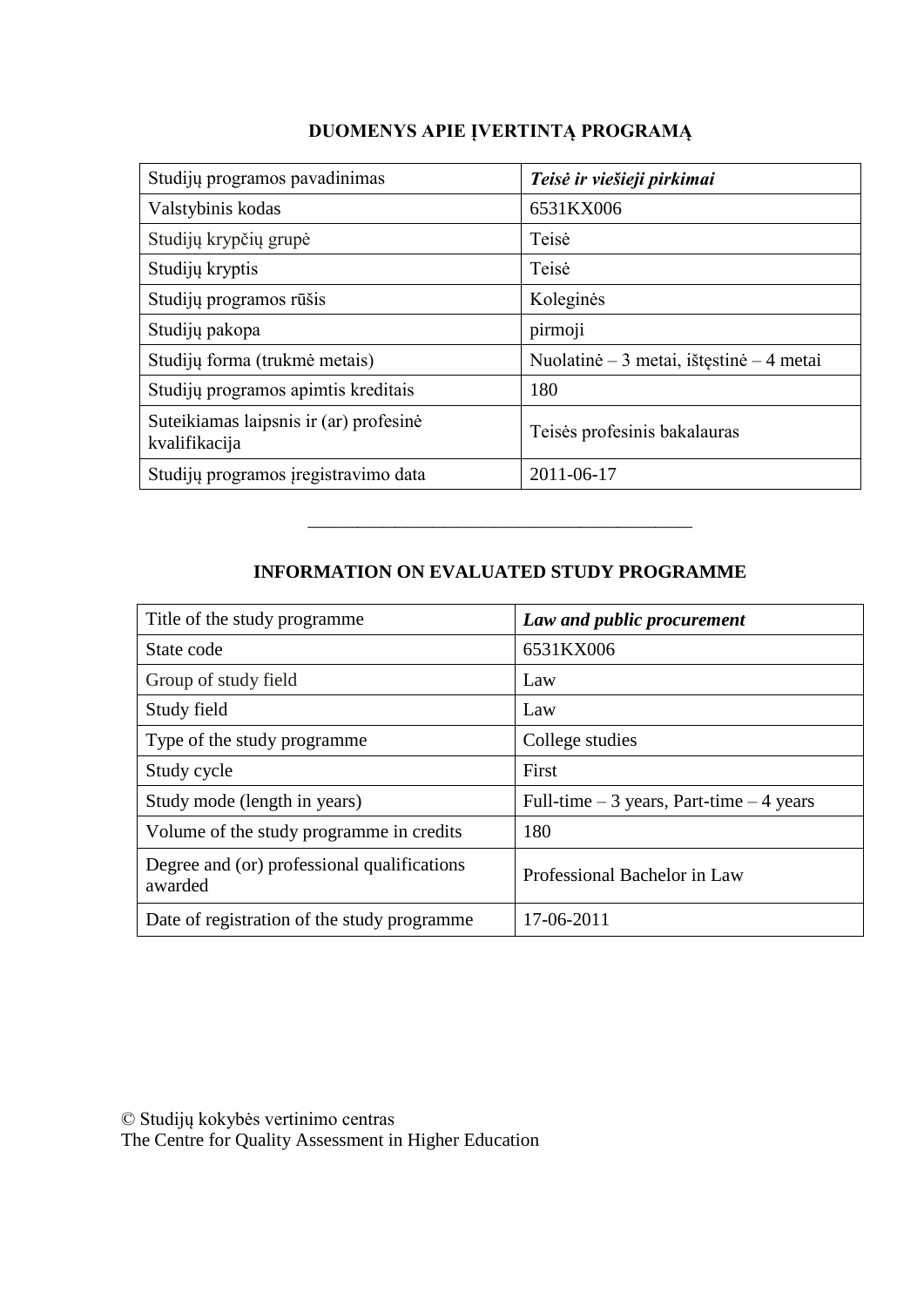### **V. GENERAL ASSESSMENT**

The Study Programme *Law and Public Procurement* (state code – 6531KX006) at Marijampole College is given **positive** evaluation.

| No. | <b>Evaluation Area</b>                             | <b>Evaluation of</b><br>an area in<br>points* |
|-----|----------------------------------------------------|-----------------------------------------------|
| 1.  | Programme aims and learning outcomes               |                                               |
| 2.  | Curriculum design                                  |                                               |
| 3.  | Teaching staff                                     | 2                                             |
| 4.  | Facilities and learning resources                  | 2                                             |
| 5.  | Study process and students' performance assessment | $\mathcal{D}_{\mathcal{L}}$                   |
| 6.  | Programme management                               |                                               |
|     | <b>Total:</b>                                      | 13                                            |

*Study programme assessment in points by evaluation areas*.

 $*1$  (unsatisfactory) - there are essential shortcomings that must be eliminated;

2 (satisfactory) - meets the established minimum requirements, needs improvement;

3 (good) - the field develops systematically, has distinctive features;

4 (very good) - the field is exceptionally good.

 $\langle \quad \rangle$ 

### **IV. SUMMARY**

The law programme of Marijampole College is a basic professional bachelor programme in law which is in the process of establishing a new, single specialization in the area of public procurement. This law programme of general orientation, but also with the aforesaid special focus, enjoys considerable support by local stakeholders who testify societal and economic need for it.

The programme is indeed likely to be useful with regard to the mission to serve the development of the region, certainly as far as the elements of general law are concerned, and also in particular as the programme offer helps with further education of those already working. As for the new special focus, by contrast its validity in terms of sustainable demand is more questionable and may require continuous assessment over time. This is particularly so since the new focus, if taken up, should leas Marijampole College to readdress the programme compilation more thoroughly by emphasizing all the corollaries which such refocussing brings along mire consistently, especially by broadening the civil law component, by fostering negotiation skills, and by broadening competencies related to business management and project management in particular. Moreover, staff for doing so will need to be attracted as teachers with a research background in these fields.

As happens to be the case with colleges of comparable size and location, internationalization is a weak factor, and also equipment mainly in terms of library facilities and access to international databases is at minimum level, even though some deficiencies in the latter respect can be mitigated through loan services or seeking access to free source data bases. Space facilities, on the other hand, are adequate to cater for student needs, as is the case with regard to most facets related to social support. In particular, the small size of the institution and the small number of students in the programme, both of which allow for close contact and consultation between students and staff members, provide a useful contribution to student contentedness. This is also supported by fairness and transparency in admission as well as in examining students.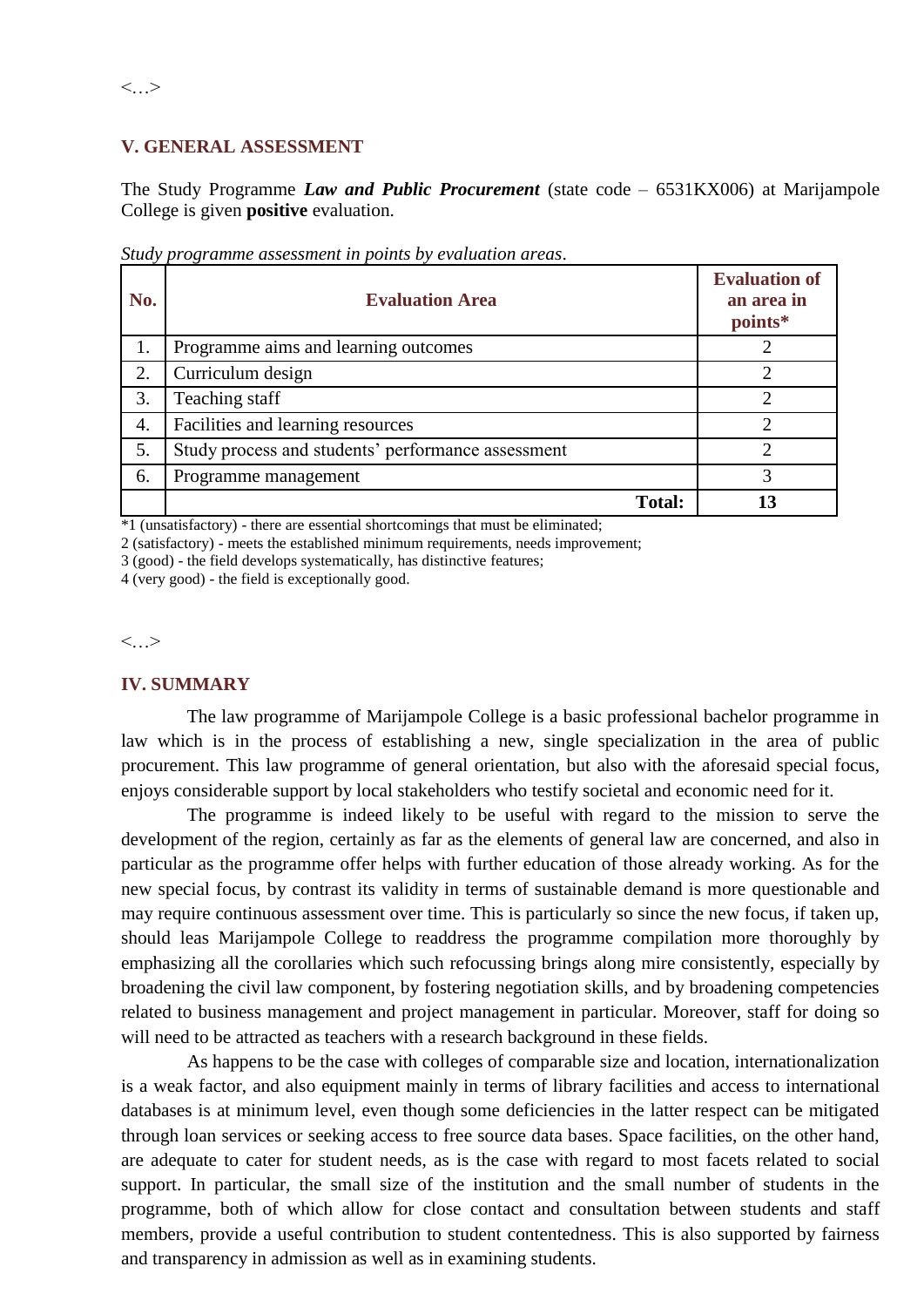Marijampole College has established a quality assurance system which entails core operations to be expected from higher education institutions. Feedback is sought. Feedback given is analysed and translated in action for improvement. Nonetheless, there is scope for professionalizing these processes even further, and on the other hand also for streamlining questionnaire practices to combat evaluation fatigue.

To sum up, the current law programme offered by Marijampole College is on the move. It matches the minimum standards to be expected, with room for improvement as indicated by more than thirty recommendations. The programme deserves a chance due to the purpose it fulfils for the region, and in view of the novelty and uniqueness of its new speciality. Nonetheless, it should at the same time remain under scrutiny and be under consideration by the College itself, as also from outside in due course, in order to monitor both sustainable demand for the programme and continuous quality enhancement of the programme.

<...>

#### **III. RECOMMENDATIONS**

1. MC is recommended to reconsider its programme objectives with a view towards addressing and/or improved highlighting:

(a) linking the programme objectives to the overarching role (mission) which MC intends to present as a college in its region, the nation, and internationally;

(b) addressing the full concept of higher education objectives as understood in the Bologna/EHEA concept (cf. London Communiqué; Council of Europe statements): Societal relevance, namely ensuring employability; maintaining and developing research and personal research capacity; fostering personal development; developing democratic citizenship;

(c) highlighting the special feature of the programme (here: public procurement) better.

2. MC is recommended to consider the following issues:

(a) sharpen the statements on intended learning outcomes to align them fully to the outcome of its view on programme aims, if and when MC were to take up the above-stated recommendations concerning the optimisation of MC's definition of overall programme objectives;

(b) structure the general statement on intended learning outcomes as given in SER 17 in a more transparent and in a more comprehensible way, by grouping items along topical units, and/or by shortening the overall statement.

3. MC is recommended to

(a) keep a permanent watch on the state, societal and labour market needs as regards public procurement as a specialty;

(b) review to programme design of public procurement elements with a view towards broadening the competence of graduates beyond the present narrowly-defined legal aspects.

4. MC is recommended to review its institutional role with a view towards

(a) clarifying its role as a regional provider, and

(b) its aspirations and means for internationalisation.

5. MC is recommended to bear in mind that readdressing and sharpening its concept of linkage between the law programme and state, societal, and labour market needs (as mentioned above) will have parallel consequences as to MC's understanding of the link between the law programme and academic and/or professional requirements.

6. MC is recommended to make sure that, if and when a review of programme objectives and, as a consequence, of intended learning outcomes as well as consequent curricular adjustment (see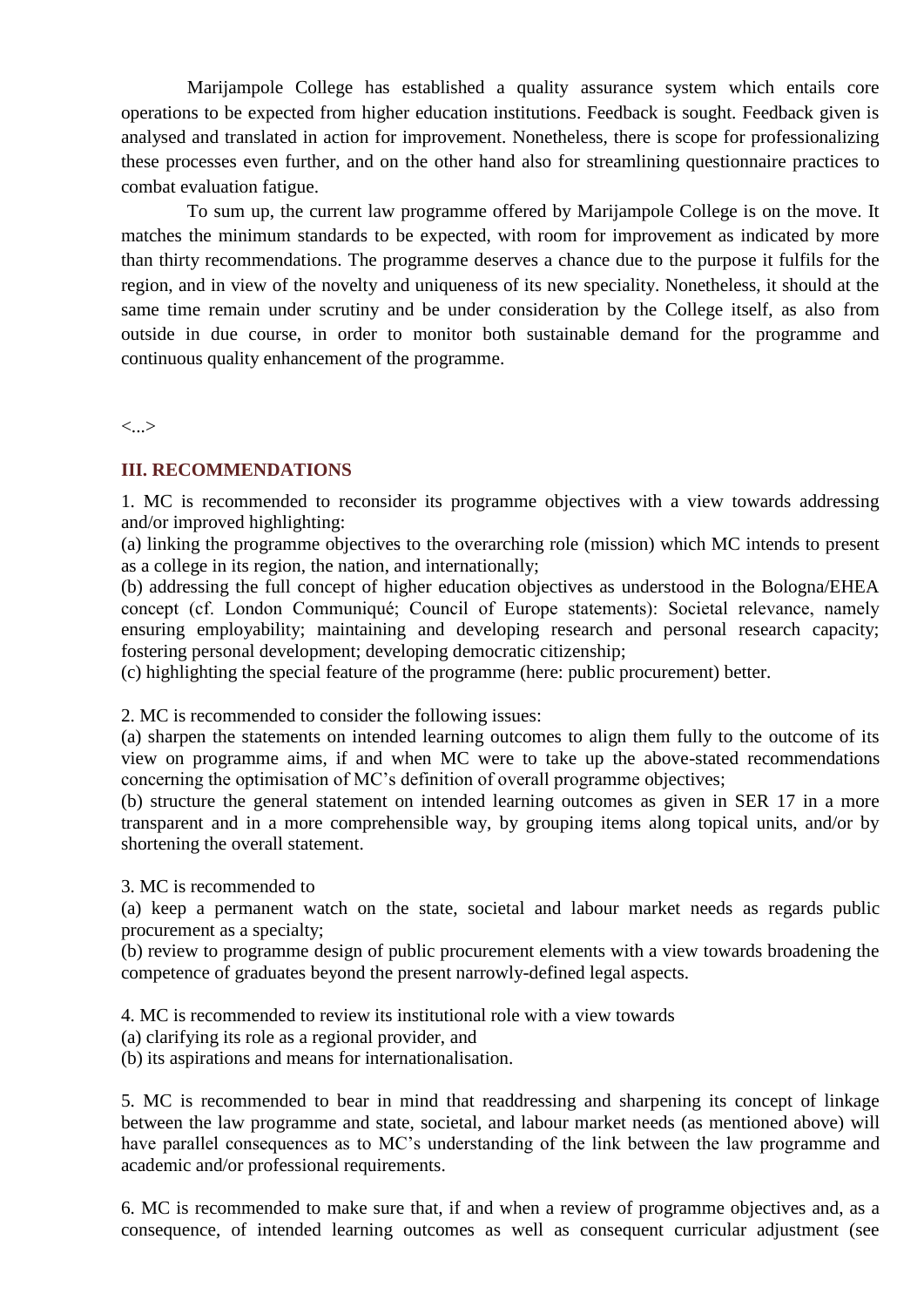recommendation no. 5) is carried out, the required type, cycle, and level of the programme will still be matched.

7. MC is strongly recommended to adjust the title of the programme and the qualification granted to re-labelling both as 'law and public procurement law', unless – which should be preferable – the scope of 'public procurement' offered by the programme is changed towards presenting a holistic concept of public procurement, as described above.

8. MC is recommended to review the assignment of voluminous hours and ECTS credits to 'consultations', or else to make sure that consultative activities which involve all students to the extent indicated in the curriculum do actually take place.

9. MC may consider (in case the Lithuanian subject benchmark statement in law allows to do so) if proper understanding for general and theoretical issues might be enhanced if these aspects are taught after the first year of studies, thus enabling students to get a more concrete grasp of the these issues when based on prior knowledge of legal methodology and fundamentals of the current legal system and practice.

10. MC is recommended to consider

(a) the role, content and size of the (at present) two civil law modules, not only but particularly so in view of the new focus on public procurement;

(b) how to secure an adequate link between substantive law of public procurement and public procurement disputes by making sure that these two fields, i.e. substantive law of public procurement and court practice, are taught as closely dependent aspects of the law which shape each other, rather than as separable aspects of the law of public procurement;

(c) the extent and content of the module on constitutional law, and the possibility to connect issues concerned with individual constitutional rights of citizens more closely to the module on administrative law;

(d) whether criminalistics should be discontinued.

11. MC is recommended to foster student-centred learning even more broadly, for example by using problem-based learning approaches and inverted learning, i.e. shifting more strongly from lecturing to students preparing the material through self-study and workshop-type contact lessons following thereafter.

12. MC is recommended to reconsider the scope of the programme part which is related to public procurement by

(a) transferring the module on company law to the segment concerned with the law programme in general;

(b) assessing whether the public procurement concept should be broadened by including more than those subjects which deal with legal aspects of public procurement in the narrow sense.

13. MC is recommended to strengthen teaching personnel engaged in research, also to ensure stronger emphasis on research-oriented teaching and learning, for example by employing more fulltime staff who hold a PhD.

14. MC is recommended

(a) to establish clearer strategy regarding applied research activities at the department level;

(b) to sustain systematic and holistic qualification improvement at faculty level.

15. MC is recommended to consider an increase in numbers of teachers in public procurement, if and when the scope of this specialization is broadened as recommended the wider field of public procurement as suggested in recommendation no. 7, and to hire at least one person who is a specialist in public procurement or, at least, to ensure the enhancement of research-based competence of the person hired for teaching public procurement.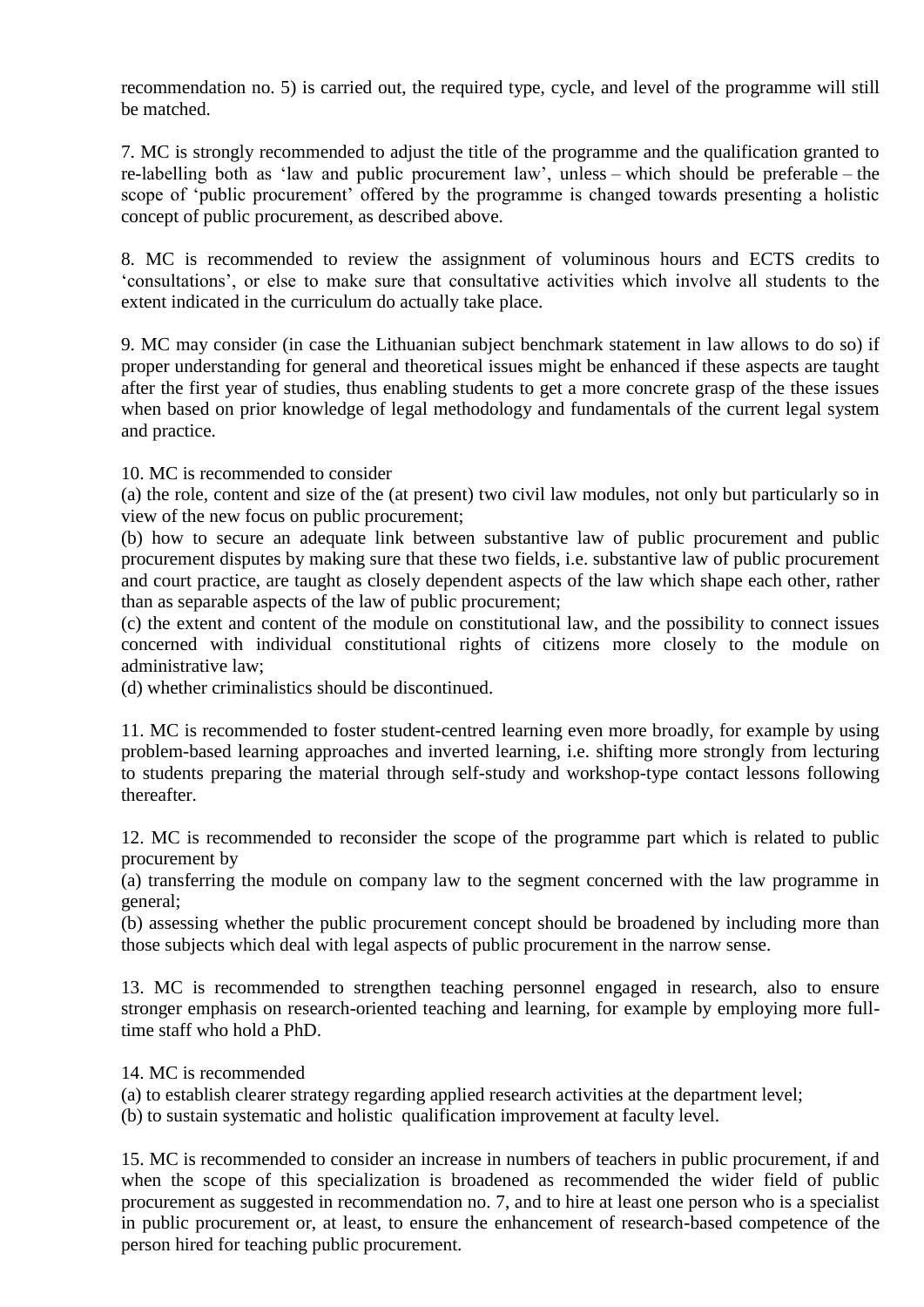16. MC is recommended

(a) to improve teachers' English language skills;

(b) to increase possibilities to have more Erasmus or other visits to similar institutions abroad;

(c) to have vision at department level on the necessary skills of teaching personnel;

(d) to organize some seminars and/or conference on public procurement issues in order to make the specialization more visible to the academic community and to the general public, but also as a means to instigate research at MC and therefore enhance staff competence in the field.

17. MC is recommended, as part of its overall institutional development,

(a) to make all main areas accessible for persons with disabilities;

(b) consider renovating the main buildings.

18. MC is recommended to make every course available on Moodle, using modern teaching methods.

19. MC is recommended

(a) to extend practice places for students which are more specifically targeted at matters of public procurement;

(b) to formalize and systematize feedback from social partners and students regarding practice.

20. MC is recommended to make more literature on public procurement and more textbooks available on site.

21. MC is recommended to

a) develop a policy to ensure reducing the number of students` dropouts;

b) develop a more specific promotional strategy for increasing the number of students, especially focusing on full time studies.

22. MC is recommended to

(a) review the study methods and adjust them according to the latest academic and professional standards and to promote the concept of student-centred learning;

(b) assess the success of the consultation hours and/or find a way to make them more oriented to the expected learning outcomes;

(c) establish a policy for reducing the dropouts and increasing of the successful rate;

(d) review the elective course and consider the opportunities for adding and/or changing the existing ones in order to provide more courses which are more specifically connected with the law programme and its focus on public procurement.

23. MC should consider introducing a system for motivating students and enhance their involvement in academic activities that will be useful for them and for their future careers.

24. MC is recommended to review its institutional role with a view towards its aspirations and means for internationalisation with specific focus on students` mobility, namely by increasing possibilities to take part in visits to foreign institutions abroad, either through the Erasmus system or via other routes.

25. MC is recommended to

(a) more structurally assess the level of success of the consultation hours against the purpose of which they serve and

b) find a more structured way to promote that student representatives effectively base their work on consultations with students as the group which they are to represent.

26. MC is recommended to review the system of assessing the final thesis and to review the division of rankings on each of the criteria, especially the academic, since that criterion may be seen as being unduly low.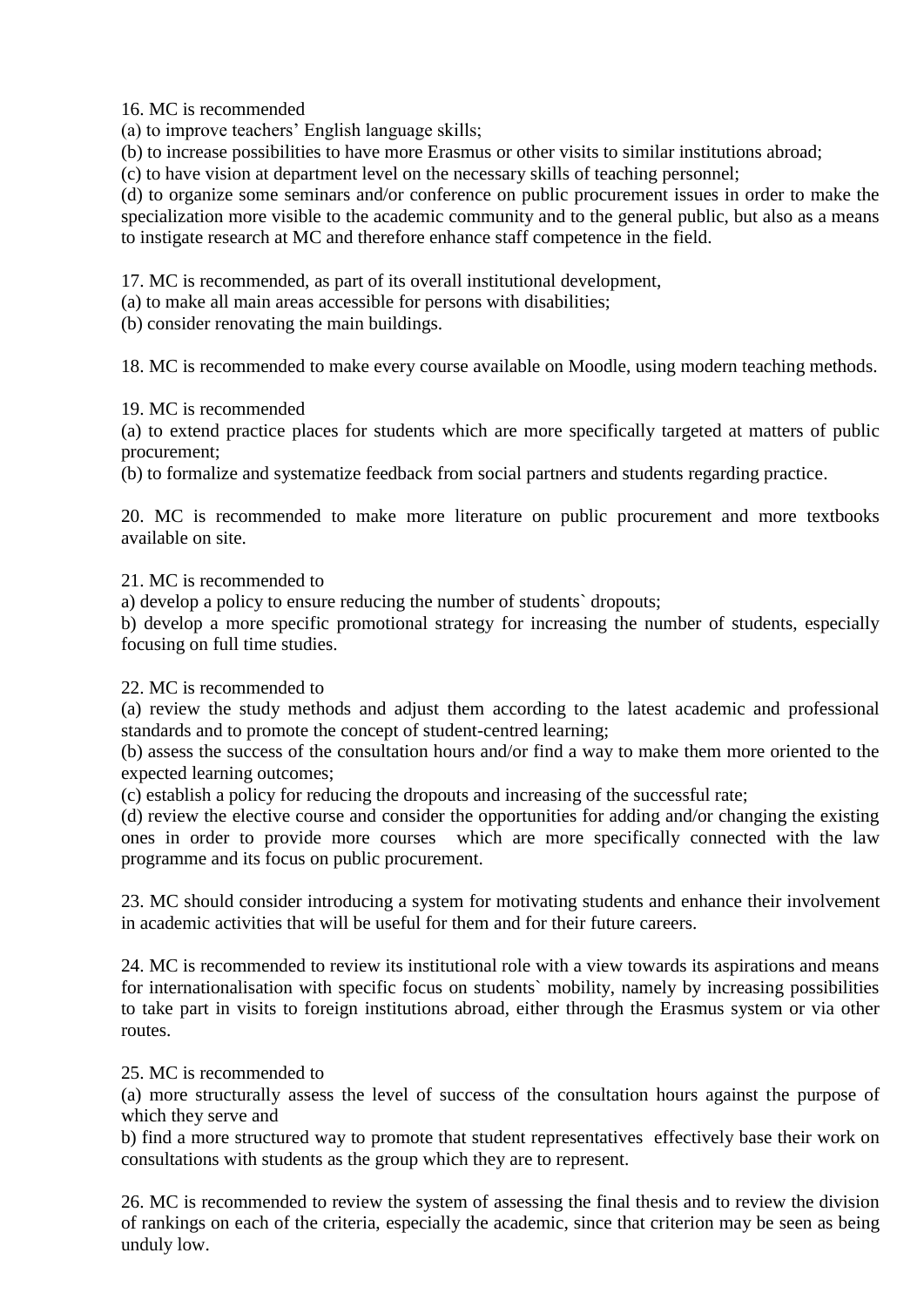27. MC is recommended to ensure that its survey on graduates is kept up-to-date, thus providing information on the most recent state of the matter.

28. MC is recommended to

a) keep a permanent watch on the state, societal and labour market needs as regards public procurement as a specialty;

b) review the programme design on public procurement elements with a view towards broadening the competence of graduates beyond the present narrowly-defined legal aspects.

29. MC is recommended to promote the Code of Academic Ethics especially between the students in order to ensure further fairness of the studies.

30. MC may be advised to consider whether evaluations of findings from surveys, and use of other quality assurance approaches such as internal peer review processes, could profit from an in-house quality office which is staffed by (a) professional(s) in matters of quality assurance.

#### 31. MC is advised to

(a) reconsider questioning of students by, on the one hand, reducing use of questionnaires by collecting only module samples at regular intervals in order to prevent "questionnaire fatigue", and by, on the other hand, stronger emphasis on questions regarding programme structure in terms of module size and module compilation;

(b) professionalise the development and evaluation of data collection and questionnaires, as described above;

(c) introduce other means of gathering information on the law programme apart from questionnaires, such as organizing internal peer reviews of the programme.

32. MC is advised to integrate external peer review processes in order to have changes validated by academic personnel with a broader, external view on developments and academic as well as professional options and requirements.

\_\_\_\_\_\_\_\_\_\_\_\_\_\_\_\_\_\_\_\_\_\_\_\_\_\_\_\_

33. MC may consider ways to

(a) further improve the information given on its website;

(b) provide more substantial information on the programme in English.

 $\langle$  >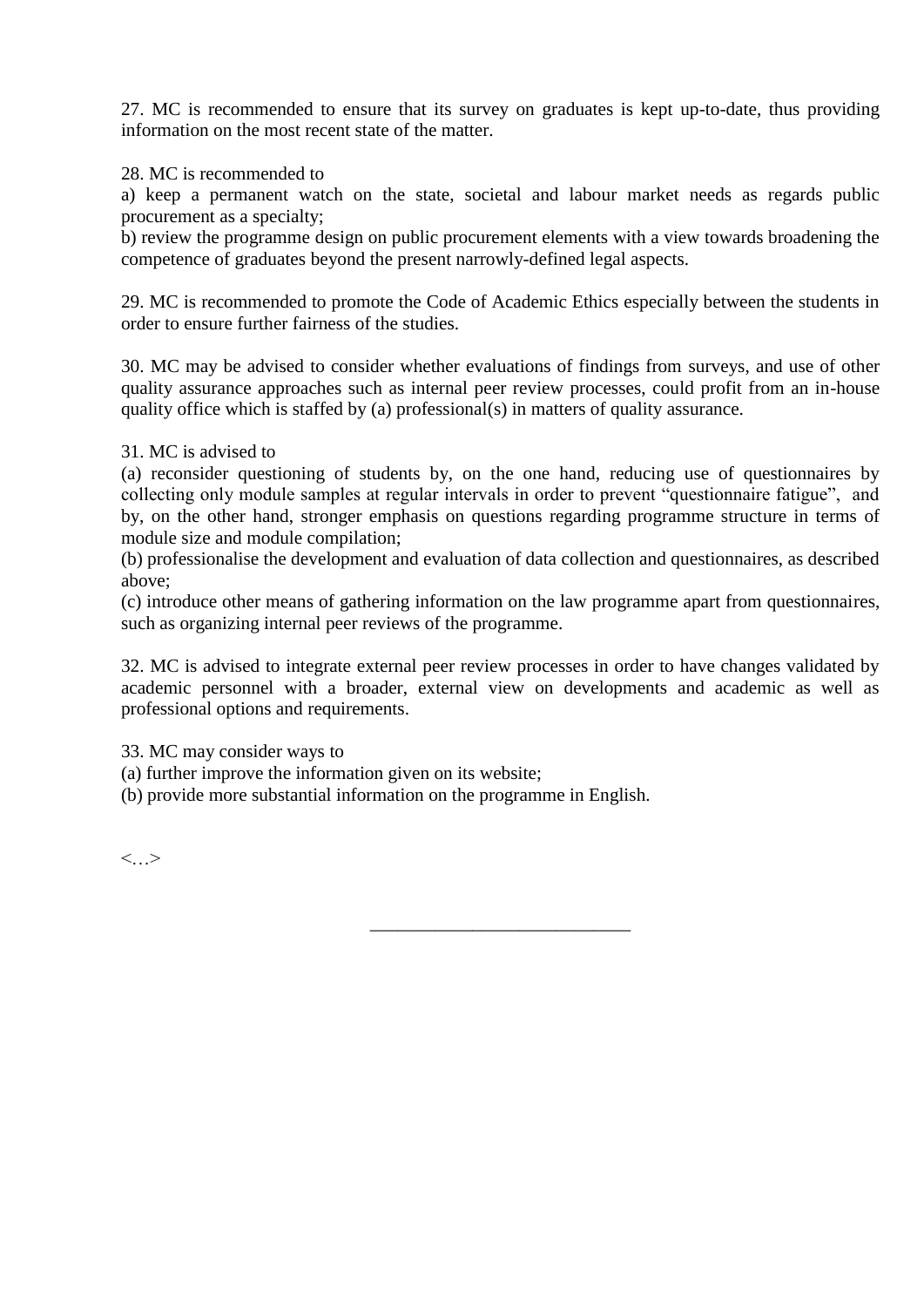## **MARIJAMPOLĖS KOLEGIJOS PIRMOSIOS PAKOPOS STUDIJŲ PROGRAMOS** *TEISĖ IR VIEŠIEJI PIRKIMAI* **(VALSTYBINIS KODAS 6531KX006) 2019-11-05 EKSPERTINIO VERTINIMO IŠVADŲ NR. SV4-163 IŠRAŠAS**

<...>

## **V. APIBENDRINAMASIS ĮVERTINIMAS**

Marijampolės kolegijos studijų programa *Teisė ir viešieji pirkimai* (valstybinis kodas 6531KX006) vertinama **teigiamai**.

| Eil.<br>Nr. | <b>Vertinimo sritis</b>                          |          | <b>Srities</b><br>jvertinimas,<br>balais* |
|-------------|--------------------------------------------------|----------|-------------------------------------------|
| 1.          | Programos tikslai ir numatomi studijų rezultatai |          | 2                                         |
| 2.          | Programos sandara                                |          | $\overline{2}$                            |
| 3.          | Personalas                                       |          | ↑                                         |
| 4.          | Materialieji ištekliai                           |          | $\overline{2}$                            |
| 5.          | Studijų eiga ir jos vertinimas                   |          | $\overline{2}$                            |
| 6.          | Programos vadyba                                 |          | 3                                         |
|             |                                                  | Iš viso: | 13                                        |

\* 1 - Nepatenkinamai (yra esminių trūkumų, kuriuos būtina pašalinti)

2 - Patenkinamai (tenkina minimalius reikalavimus, reikia tobulinti)

3 - Gerai (sistemiškai plėtojama sritis, turi savitų bruožų)

4 - Labai gerai (sritis yra išskirtinė)

<...>

#### **IV. SANTRAUKA**

Marijampolės kolegijos teisės studijų programa yra pagrindinė teisės profesinio bakalauro studijų programa, šiuo metu diegianti naują viešųjų pirkimų specializaciją. Ši bendros orientacijos teisės studijų programa su minėta specializacija yra labai remiama vietos socialinių dalininkų, patvirtinančių šios studijų programos visuomeninį ir ekonominį poreikį.

Programa išties gali būti naudinga, atsižvelgiant į kolegijos misiją prisidėti prie regiono plėtros, be abejo, bendrosios teisės aspektu ir ypač dėl to, kad siūloma programa padeda jau dirbantiems asmenims tęsti studijas. Priešingai, naujos programos specializacijos pagrįstumas, kalbant apie tvarią paklausą, kelia daugiau abejonių ir gali reikalauti tęstinio vertinimo laikui bėgant. Taip yra ypač dėl to, kad įdiegus naują specializaciją, Marijampolės kolegijai reikės iš naujo atidžiau įvertinti programos sandarą, nuosekliau akcentuojant visus padarinius, galinčius kilti dėl tokios specializacijos įdiegimo, ypač išplečiant civilinės teisės komponentą, skatinant derybų įgūdžius ir praplečiant kompetencijas, susijusias su verslo vadyba ir konkrečiai projektų valdymu. Be to, šiems pokyčiams įgyvendinti reikės pritraukti dėstytojus, turinčius tyrimų šiose srityse patirties.

Kaip įprasta panašaus dydžio ir panašių vietovių kolegijoms, tarptautiškumas yra silpnasis elementas, o įranga, ypač bibliotekos infrastruktūra ir prieiga prie tarptautinių duomenų bazių, yra minimalaus lygio, nors kai kurie pastarieji trūkumai gali būti sušvelninti pasinaudojus skolinimosi paslaugomis arba ieškant prieigos prie nemokamų duomenų bazių. Kita vertus, kolegijos fizinė aplinka yra tinkama studentų poreikiams patenkinti, taip pat teigiamai vertintina dauguma socialinės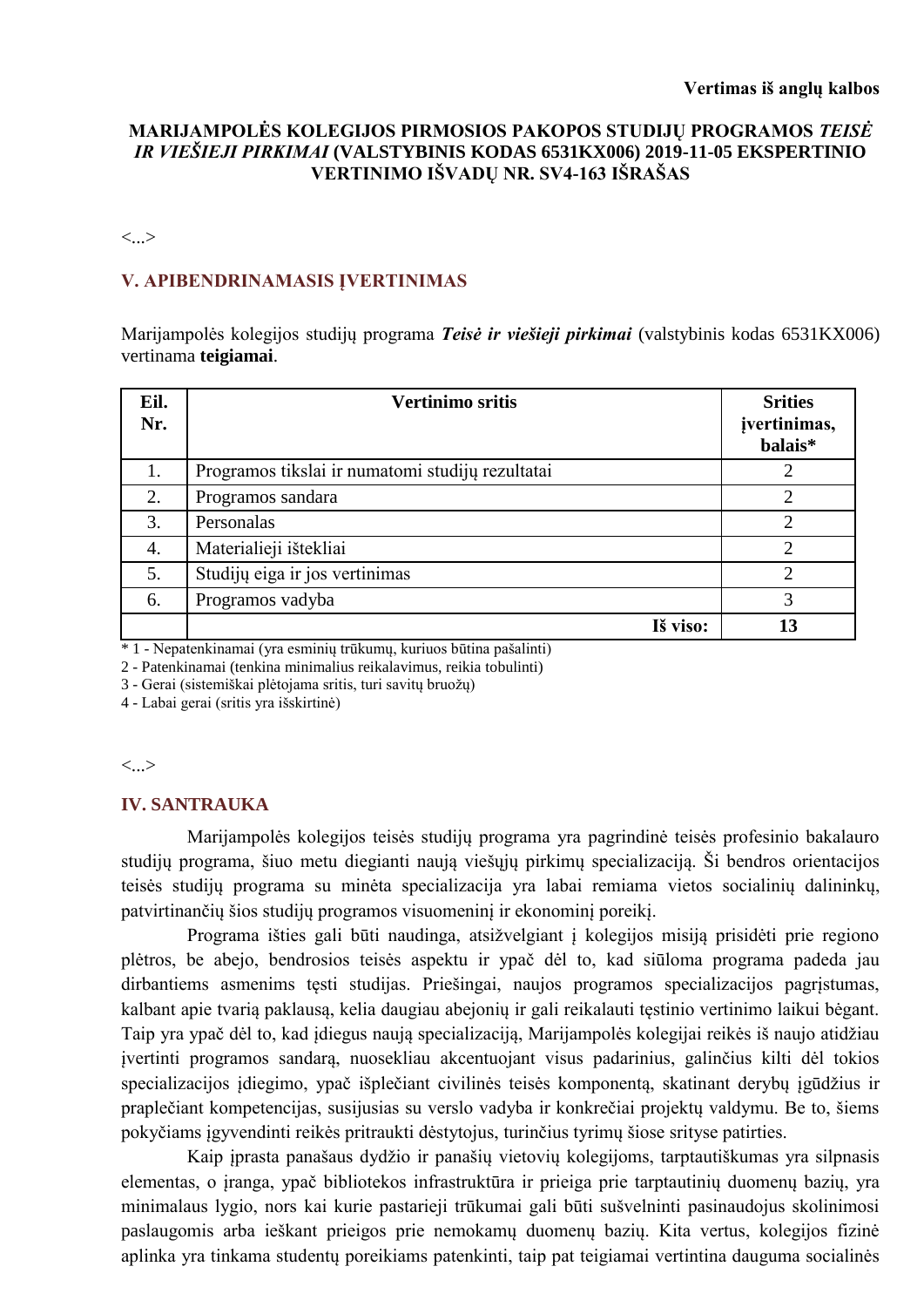paramos aspektų. Nedidelis įstaigos dydis ir nedidelis šios studijų programos studentų skaičius, dėl ko studentai ir dėstytojai gali artimai bendrauti ir konsultuotis, ypač prisideda prie studentų pasitenkinimo studijomis. Pasitenkinimą didina ir studentų priėmimo bei egzaminavimo procesų sąžiningumas ir skaidrumas.

Marijampolės kolegija nustatė kokybės užtikrinimo sistemą, apimančią pagrindines operacijas, kurias turi vykdyti aukštojo mokslo institucija. Grįžtamojo ryšio siekiama. Gautas grįžtamasis ryšys yra analizuojamas ir panaudojamas programai tobulinti. Nepaisant to, šiuos procesus galima padaryti dar profesionalesnius, taip pat vertėtų racionalizuoti apklausų procesą, siekiant kovoti su "apklausų nuovargio" efektu.

Apibendrinant, dabartinė teisės studijų programa, kurią vykdo Marijampolės kolegija, juda į priekį. Ji atitinka minimalius reikalavimus ir gali būti toliau tobulinama, kaip nurodyta daugiau nei 30-yje rekomendacijų. Studijų programa nusipelno šanso dėl savo tikslo, kurio ji siekia regione, taip pat atsižvelgiant į naujosios specializacijos naujumą ir unikalumą. Vis dėlto, ji ir toliau turėtų būti stebima, taip pat peržiūrima pačios kolegijos ir vertinama iš išorės, siekiant stebėti tiek tvarią studijų programos paklausą, tiek nuolatinį studijų programos kokybės gerinimą.

<…>

## **III. REKOMENDACIJOS**

1. Marijampolės kolegijai (MK) rekomenduojama dar kartą apsvarstyti programos tikslus, siekiant atkreipti dėmesį ir (arba) labiau akcentuoti:

(a) programos tikslų sąsają su pagrindiniu vaidmeniu (misija), kurį MK kaip kolegija ketina pristatyti regione, šalyje ir pasaulyje;

(b) visą aukštojo mokslo tikslų koncepciją, kaip ji pateikiama Bolonijos proceso / Europos aukštojo mokslo erdvės (EHEA) dokumentuose (plg. Londono komunikatas; Europos Tarybos pareiškimai): svarba visuomenei, būtent, įsidarbinimo galimybių užtikrinimas; mokslinių tyrimų pajėgumų ir asmeninių tyrimų gebėjimų išlaikymas ir vystymas; asmeninio tobulėjimo skatinimas; demokratinio pilietiškumo ugdymas;

(c) išskirtinį programos požymį (t. y. viešuosius pirkimus).

2. MK rekomenduojama apsvarstyti šiuos klausimus:

(a) patobulinti programos numatomų studijų rezultatų formuluotes, kad jos visiškai atitiktų kolegijos požiūrį į programos tikslus, jei ir kai Marijampolės kolegija imsis įgyvendinti pirmiau pateiktas rekomendacijas dėl MK bendrųjų studijų programos tikslų apibrėžimo optimizavimo;

(b) bendrą Savianalizės suvestinės 17 dalyje pateiktą programos numatomų studijų rezultatų formuluotę padaryti skaidresnę ir suprantamesnę, sugrupuojant atskirus aspektus pagal temas ir (arba) sutrumpinant visą formuluotę.

## 3. MK rekomenduojama:

(a) nuolat stebėti valstybės, visuomenės ir darbo rinkos poreikius, susijusius su viešaisiais pirkimais kaip specialybe;

(b) peržiūrėti programos sandaros viešųjų pirkimų elementus, siekiant išplėsti absolventų kompetenciją, nes dabar teisiniai aspektai yra siaurai apibrėžti.

4. MK rekomenduojama peržiūrėti savo institucinį vaidmenį, siekiant:

(a) patikslinti savo, kaip regioninės švietimo paslaugų teikėjos, vaidmenį ir

(b) savo tarptautiškumo didinimo siekius ir būdus.

5. MK rekomenduojama atkreipti dėmesį į tai, kad dar kartą peržiūrėjus ir patikslinus teisės studijų programos ir valstybės, visuomenės bei darbo rinkos poreikių sąsajos (kaip minėta pirmiau) koncepciją, atitinkamai pasikeis MK teisės studijų programos ir akademinių ir (arba) profesinių reikalavimų sąsajos samprata.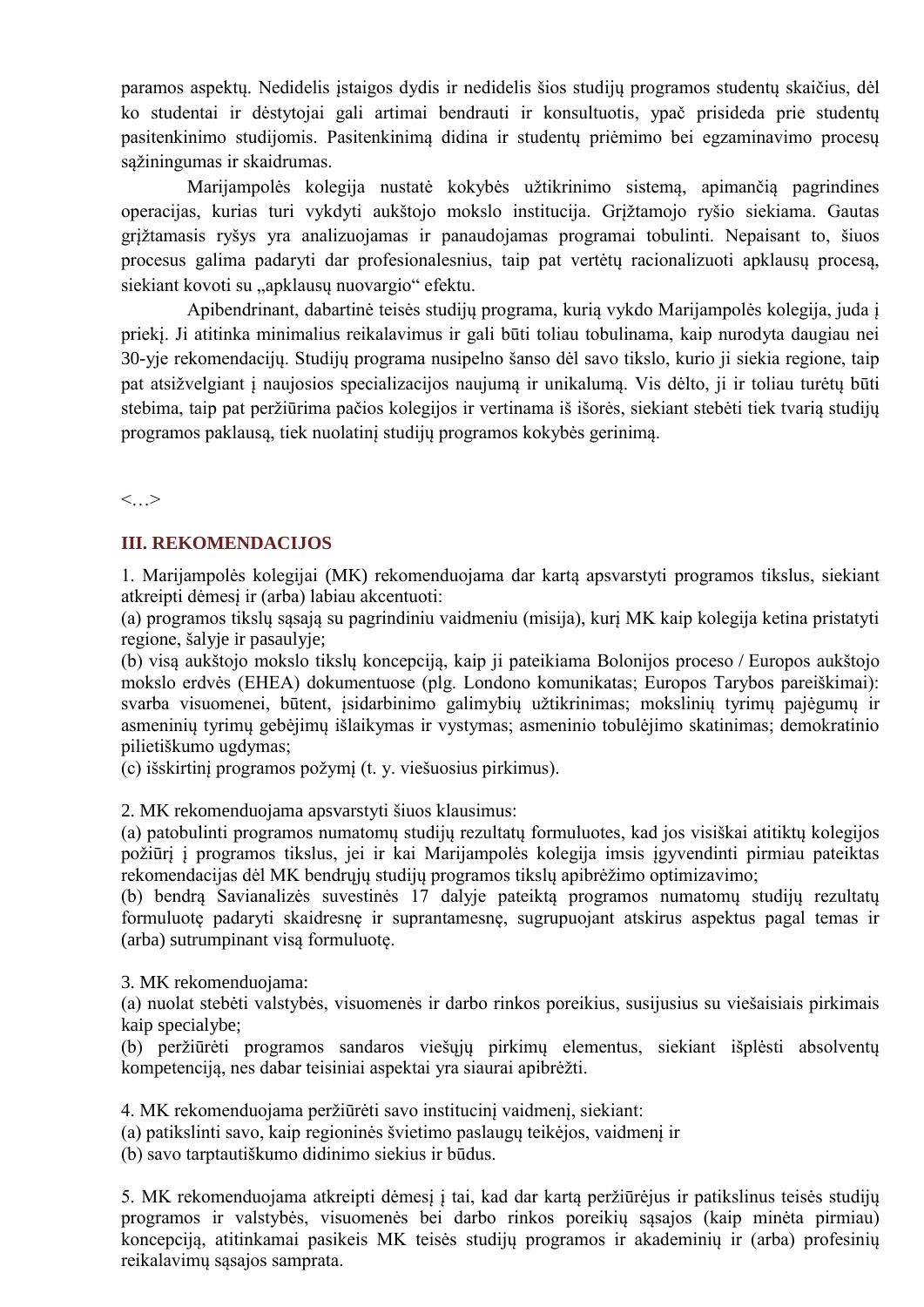6. MK rekomenduojama užtikrinti reikiamos studijų programos rūšies, pakopos ir lygmens atitiktį, jei ir kai bus peržiūrėti programos tikslai ir dėl to koreguosis numatomi studijų rezultatai bei studijų turinys (žr. 5 rekomendaciją).

7. MK ypač rekomenduojama pakoreguoti studijų programos ir suteikiamos kvalifikacijos pavadinimą nurodant "teisę ir viešųjų pirkimų teisę", nebent (tai būtų priimtiniau) studijų programos siūloma "viešųjų pirkimų" apimtis būtų pakeista ir pateikta kaip holistinė viešųjų pirkimų koncepcija, kaip nurodyta pirmiau.

8. MK rekomenduojama peržiūrėti didelį "konsultacijoms" priskirtą valandų ir ECTS kreditų skaičių arba užtikrinti, kad programoje numatyta tokios apimties konsultacinė veikla iš tiesų vyktų ir joje dalyvautų visi studentai.

9. MK gali apsvarstyti (jei neprieštaraujama Lietuvos teisės studijų krypties aprašui), kaip pagerinti bendrųjų ir teorinių dalykų supratimą, jei jų mokoma po pirmųjų studijų metų, taip leidžiant studentams konkrečiau suvokti šiuos dalykus, remiantis ankstesnėmis teisės metodologijos ir dabartinės teisės sistemos ir praktikos pagrindų žiniomis.

10. MK rekomenduojama apsvarstyti:

(a) (dabartinių) dviejų civilinės teisės modulių vaidmenį, turinį ir apimtį, atsižvelgiant į naująjį akcentą į viešuosius pirkimus;

(b) kaip užtikrinti tinkamą sąsają tarp materialinės viešųjų pirkimų teisės ir viešųjų pirkimų ginčų, užtikrinant, kad šios dvi sritys, t. y. materialinė viešųjų pirkimų teisė ir teismų praktika, būtų dėstomos kaip glaudžiai susiję vienas kitą formuojantys teisės aspektai, o ne kaip atskiri viešųjų pirkimų teisės aspektai;

(c) konstitucinės teisės modulio apimtį ir turinį, taip pat galimybę glaudžiau susieti atskirų piliečių konstitucinių teisių dalykus su administracinės teisės moduliu;

(d) ar nebedėstyti kriminalistikos dalyko.

11. MK rekomenduojama dar labiau skatinti į studentus orientuotą mokymąsi, pavyzdžiui, taikant problemų sprendimu grindžiamo mokymosi ir atvirkštinio mokymosi metodus, t. y. akcentą perkeliant nuo dėstymo į studentus, pasiruošiančius paskaitoms savarankiškai, ir organizuojant kontaktines pratybų tipo paskaitas.

12. MK rekomenduojama dar kartą apsvarstyti tos studijų programos dalies, kuri susijusi su viešaisiais pirkimais, apimtį:

(a) perkelti įmonių teisės modulį į segmentą, susijusį su teisės programa apskritai;

(b) įvertinti, ar viešųjų pirkimų koncepcija turėtų būti išplėsta, įtraukiant ne tik tuos dalykus, kurie siaurai nagrinėja teisinius viešųjų pirkimų aspektus.

13. MK rekomenduojama stiprinti tyrimus vykdantį personalą, taip pat labiau akcentuoti į tyrimus orientuotą dėstymą ir mokymąsi, pavyzdžiui, įdarbinant daugiau etatinių dėstytojų, turinčių daktaro laipsnį.

14. MK rekomenduojama:

(a) nustatyti aiškesnę strategiją dėl taikomųjų tyrimų veiklos katedros lygiu;

(b) išlaikyti sistemingą ir visapusišką kvalifikacijos kėlimą fakulteto lygiu.

15. MK rekomenduojama apsvarstyti viešųjų pirkimų srities dėstytojų skaičiaus didinimą, jei ir kai šios specializacijos apimtis bus išplėsta, kaip rekomenduojama 7 punkte, ir pasamdyti bent vieną viešųjų pirkimų srities specialistą arba bent užtikrinti asmens, pasamdyto dėstyti viešųjų pirkimų dalykus, tyrimais grindžiamos kompetencijos kėlimą.

16. MK rekomenduojama: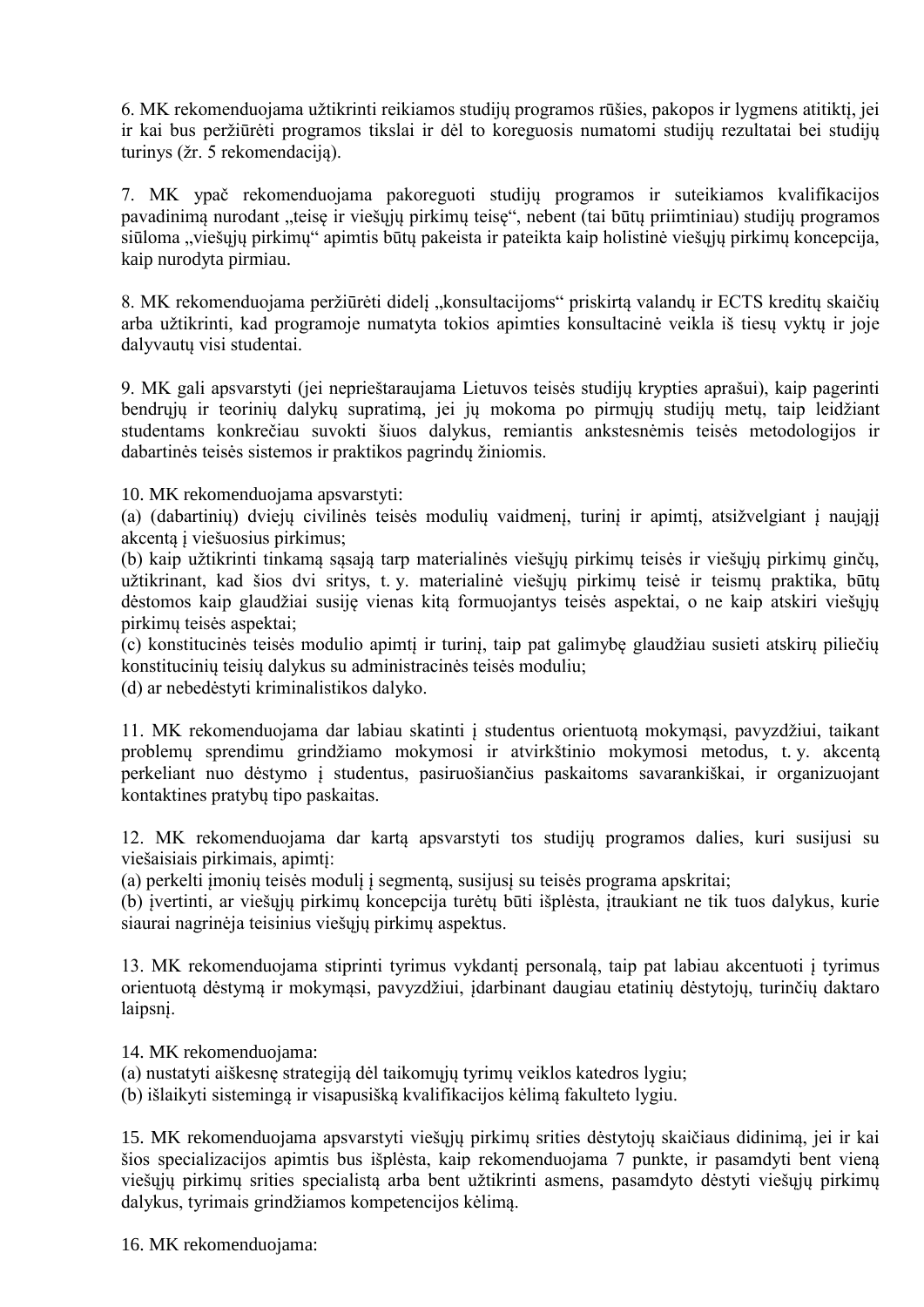(a) gerinti dėstytojų anglų kalbos mokėjimo lygį;

(b) didinti galimybes turėti daugiau "Erasmus" ir kitų vizitų į panašias institucijas užsienyje;

(c) katedros lygiu nustatyti viziją dėl reikalingų dėstytojų įgūdžių;

(d) organizuoti seminarus ir (arba) konferencijas viešųjų pirkimų srityje, siekiant didinti šios specializacijos matomumą akademinėje bendruomenėje ir plačiojoje visuomenėje, taip pat skatinti tyrimus Marijampolės kolegijoje ir taip kelti personalo kompetenciją šioje srityje.

17. Vykdant bendrą institucijos plėtrą, MK rekomenduojama:

(a) padaryti visas pagrindines vietas prieinamas neįgaliesiems;

(b) apsvarstyti pagrindinių pastatų atnaujinimo klausimą.

18. MK rekomenduojama kiekvieną dalyką padaryti prieinamą "Moodle" aplinkoje, taikant šiuolaikinius dėstymo metodus.

19. MK rekomenduojama:

(a) išplėsti studentų praktikos vietas, įtraukiant tas vietas, kurios labiau akcentuoja viešųjų pirkimų klausimus;

(b) formalizuoti ir susisteminti socialinių partnerių ir studentų grįžtamąjį ryšį apie praktiką.

20. MK rekomenduojama kolegijos išteklius papildyti viešųjų pirkimų srities literatūra ir vadovėliais.

21. MK rekomenduojama:

(a) parengti politiką, užtikrinančią mažėjantį studentų nubyrėjimo rodiklį;

(b) parengti konkretesnę skatinimo strategiją, kaip didinti studentų, ypač dieninių studijų studentų, skaičių.

22. MK rekomenduojama:

(a) peržiūrėti studijų metodus ir pakoreguoti juos pagal naujausius akademinius ir profesinius standartus, taip pat skatinti į studentus orientuoto mokymosi koncepciją;

(b) įvertinti konsultacijoms skirto laiko pagrįstumą ir (arba) rasti būdą labiau orientuoti konsultacijas į numatomus programos studijų rezultatus;

(c) nustatyti politiką, kaip sumažinti studentų nubyrėjimo rodiklį ir padidinti studijuoti liekančių studentų rodiklį;

(d) peržiūrėti pasirenkamuosius dalykus ir apsvarstyti galimybes pridėti kitų dalykų ir (arba) pakeisti esamus dalykus, siekiant pasiūlyti daugiau dalykų, kurie būtų labiau susiję su teisės programa ir viešųjų pirkimų specializacija.

23. MK turėtų apsvarstyti studentų motyvavimo sistemos įdiegimą ir didinti jų dalyvavimą akademinėje veikloje, kuris praverstų jiems patiems ir būsimai jų karjerai.

24. MK rekomenduojama peržiūrėti savo institucinį vaidmenį, susijusį su tarptautiškumo didinimo siekiais ir būdais, ypač akcentuojant studentų judumą, būtent, didinant galimybes lankytis institucijose užsienyje dalyvaujant "Erasmus" programoje ar kitais būdais.

25. MK rekomenduojama:

(a) struktūriškiau įvertinti konsultacijoms skirto laiko pagrįstumą ir

b) rasti struktūriškesnį būdą, kaip paskatinti studentų atstovus veiksmingiau grįsti savo veiklą konsultacijomis su studentais kaip su grupe, kuriai jie atstovauja.

26. MK rekomenduojama peržiūrėti baigiamųjų darbų vertinimo sistemą ir kiekvieno kriterijaus verčių skalę, ypač akademinį kriterijų, nes šio kriterijaus vertė gali būti laikoma nepagrįstai žema.

27. MK rekomenduojama užtikrinti nuolat atnaujinamą absolventų apklausą, taip gaunant informacijos apie esamą padėtį.